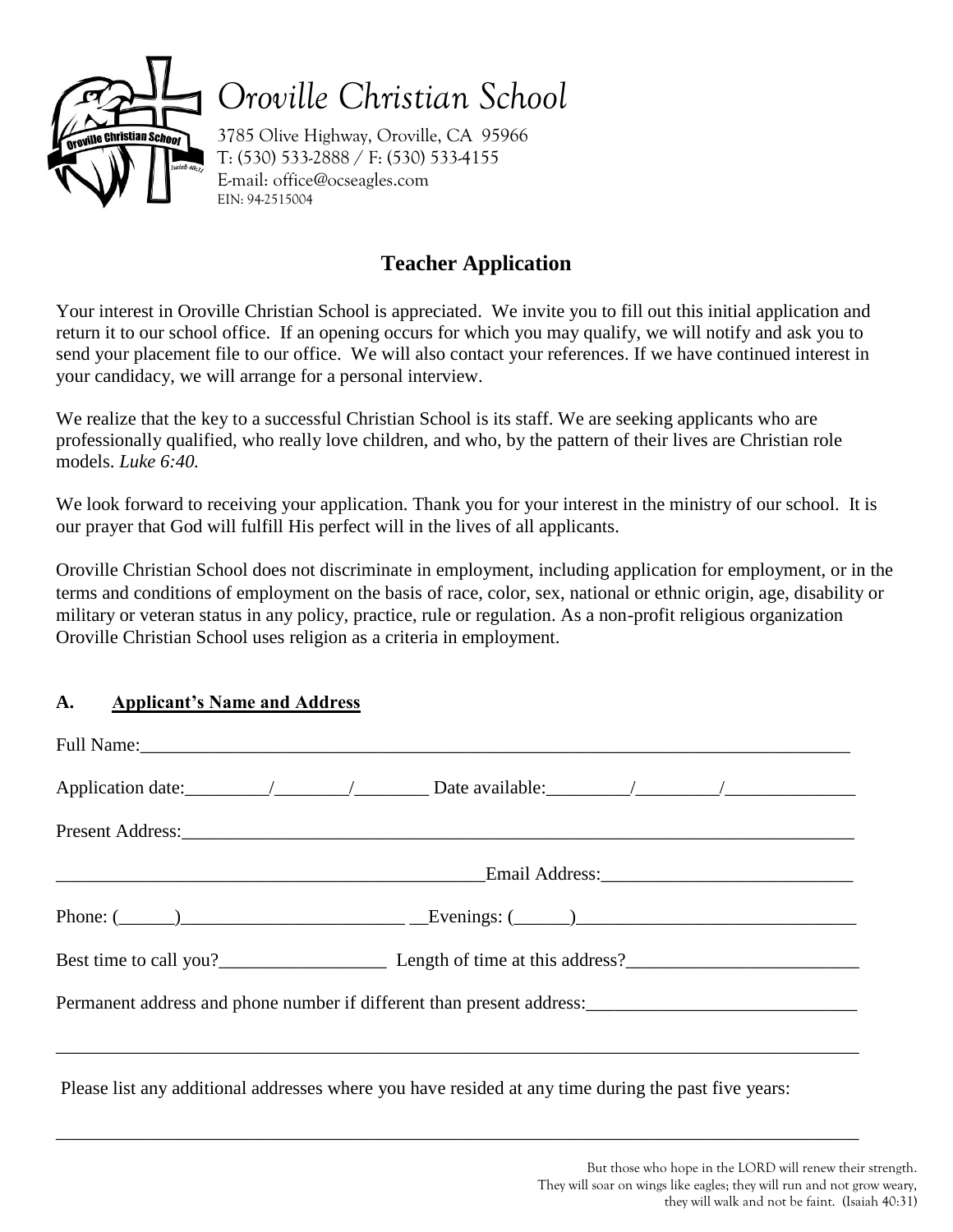Have you ever been convicted of a felony? (This will not necessarily affect your application.)  $\Box$  Yes  $\Box$  No If yes, please explain. \_\_\_\_\_\_\_\_\_\_\_\_\_\_\_\_\_\_\_\_\_\_\_\_\_\_\_\_\_\_\_\_\_\_\_\_\_\_\_\_\_\_\_\_\_\_\_\_\_\_\_\_\_\_\_\_\_\_ Are you legally qualified to work in the United States?  $\Box$  Yes  $\Box$  No B. **Position Desired** Please indicate 1, 2, 3, choice in the parenthesis. Then to the right please indicate the grades or subjects in order of preference.  $( )$  Kindergarten  $( )$  Elementary  $\blacksquare$  $( )$  Junior High  $\Box$ Full time Part time Substitute How did you learn about the position for which you are applying? \_\_\_\_\_\_\_\_\_\_\_\_\_\_\_\_\_\_\_\_\_\_\_\_\_\_\_\_\_\_\_\_\_\_\_\_\_\_\_\_\_\_\_\_\_\_\_\_\_\_\_\_\_\_\_\_\_\_\_\_\_\_\_\_\_\_\_\_\_\_\_\_\_\_\_\_\_\_\_\_\_\_\_\_\_\_ Can you submit verification of your legal right to work in the US? Yes\_\_\_\_ No\_\_\_\_ Please list activities or sports for which you would be capable and willing to direct, sponsor, or coach. (Indicate grade or ability levels).

\_\_\_\_\_\_\_\_\_\_\_\_\_\_\_\_\_\_\_\_\_\_\_\_\_\_\_\_\_\_\_\_\_\_\_\_\_\_\_\_\_\_\_\_\_\_\_\_\_\_\_\_\_\_\_\_\_\_\_\_\_\_\_\_\_\_\_\_\_\_\_\_\_\_\_\_\_\_\_\_\_\_\_\_\_

\_\_\_\_\_\_\_\_\_\_\_\_\_\_\_\_\_\_\_\_\_\_\_\_\_\_\_\_\_\_\_\_\_\_\_\_\_\_\_\_\_\_\_\_\_\_\_\_\_\_\_\_\_\_\_\_\_\_\_\_\_\_\_\_\_\_\_\_\_\_\_\_\_\_\_\_\_\_\_\_\_\_\_\_\_\_

What would you like to be doing five years from now? \_\_\_\_\_\_\_\_\_\_\_\_\_\_\_\_\_\_\_\_\_\_\_\_\_\_\_\_

#### C. **Christian Background**

#### \* **In your own handwriting, on separate paper, briefly give your Christian testimony.**

Please carefully read our Statement of Faith and indicate your degrees of support.

\_\_\_\_\_ I fully support the Statement as written without mental reservations.

\_\_\_\_\_ I fully support the Statement except for the area(s) listed and explained on a separate paper. The exceptions represent either disagreements or items for which I have not yet formed an opinion or conviction. Do you believe the Bible to be the ONLY inspired and infallible Word of God, our final authority in all matters of faith, truth and conduct?  $\Box$  Yes  $\Box$  No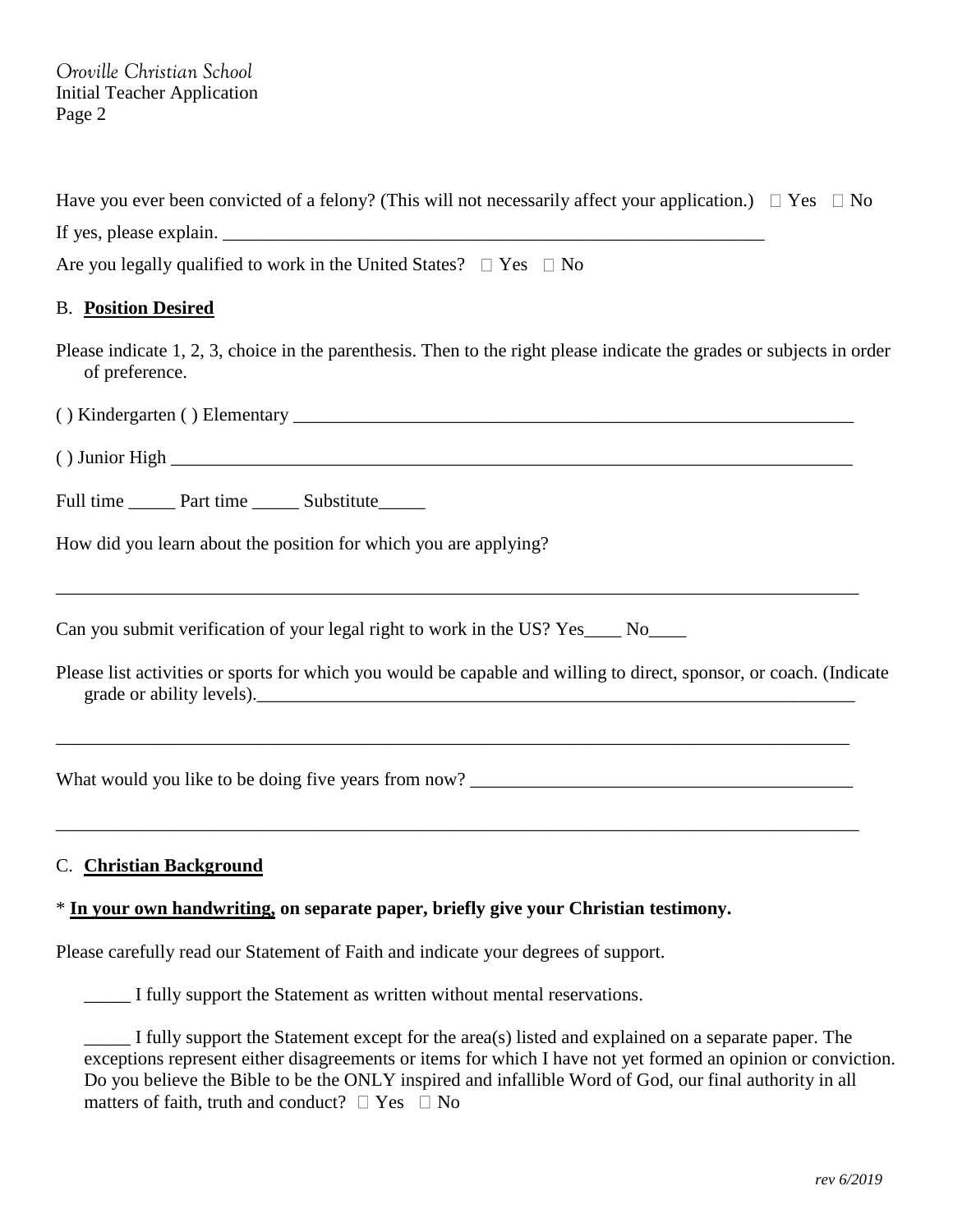| In what church activities are you involved and with what degree of regularity?________________________________                                                                                                                                                     |
|--------------------------------------------------------------------------------------------------------------------------------------------------------------------------------------------------------------------------------------------------------------------|
| What other Christian service have you done since becoming a Christian?<br><u>Lettian 2</u> and the christian service have you done since becoming a Christian?<br><u>Lettian 2</u> and the christian service have you done since becoming a                        |
|                                                                                                                                                                                                                                                                    |
| To what extent do you believe you should become involved in Sunday and other weekday ministries of the<br>sponsoring church or the church of which you are a member?<br>,我们也不能在这里的时候,我们也不能在这里的时候,我们也不能会在这里的时候,我们也不能会在这里的时候,我们也不能会在这里的时候,我们也不能会在这里的时候,我们也不          |
| ,我们也不能在这里的时候,我们也不能在这里的时候,我们也不能会在这里的时候,我们也不能会在这里的时候,我们也不能会在这里的时候,我们也不能会在这里的时候,我们也不<br>Describe your routine of personal Bible study and prayer.<br>and the control of the control of the control of the control of the control of the control of the control of the |
| What books have you read recently that have helped you spiritually?                                                                                                                                                                                                |
| <b>D.</b> Professional Qualifications                                                                                                                                                                                                                              |

**\*Please attach photocopies of all your postsecondary transcripts. Should you be offered a position, official copies of your transcripts must be provided to the school for inclusion in your personnel file.**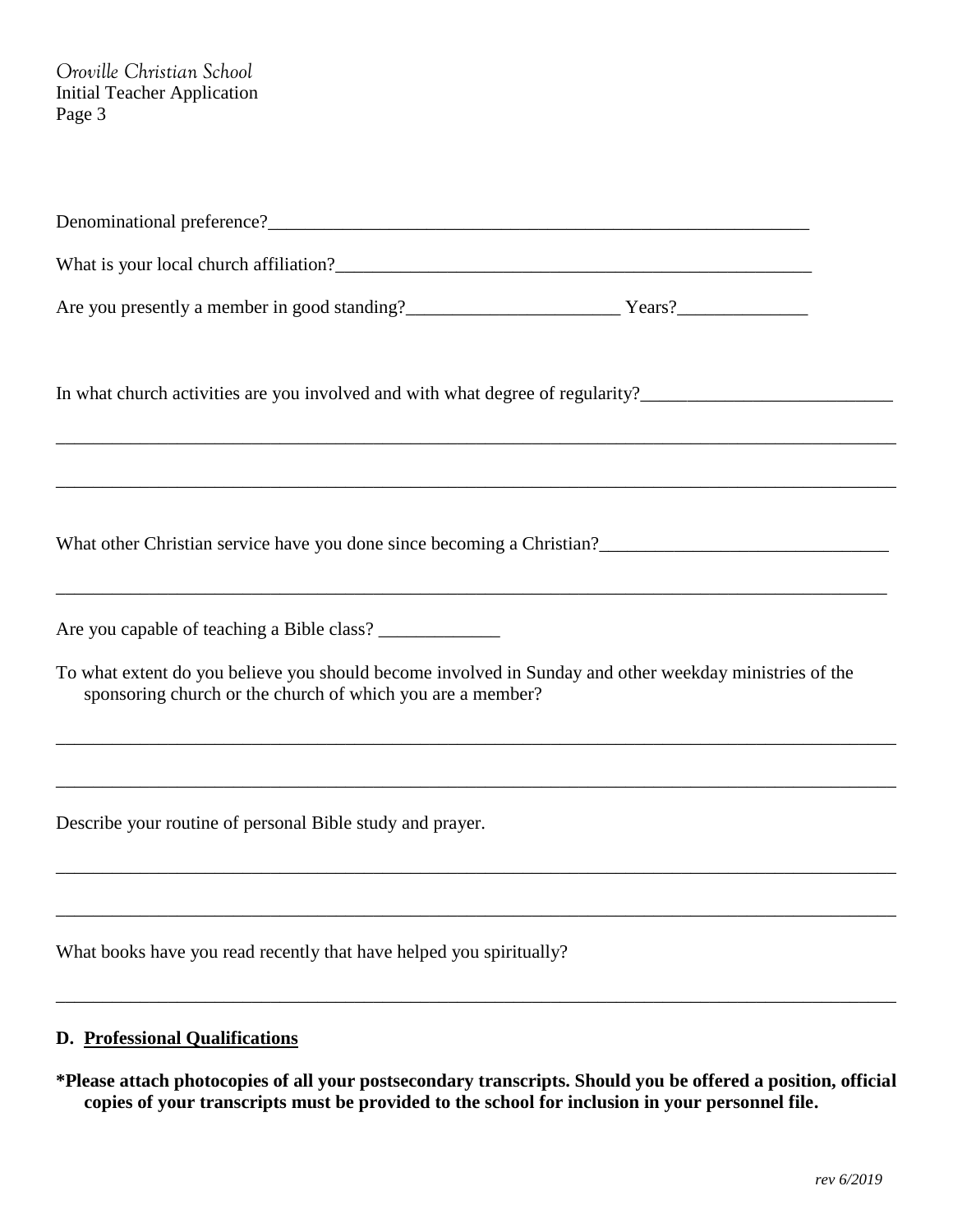| What degree or degrees do you hold? |                                                                        |                                                                                                           |      |  |  |
|-------------------------------------|------------------------------------------------------------------------|-----------------------------------------------------------------------------------------------------------|------|--|--|
| Degree                              | Date Received                                                          | <b>Issuing Institution</b>                                                                                |      |  |  |
|                                     |                                                                        |                                                                                                           |      |  |  |
| Your major( $s$ )                   |                                                                        |                                                                                                           |      |  |  |
| Your minor( $s$ )                   |                                                                        |                                                                                                           |      |  |  |
|                                     |                                                                        | Cumulative grade point average Bachelor's ________________Graduate work____________________________       |      |  |  |
|                                     |                                                                        | Total (circle one) semester or quarter units after date of Bachelor's degree                              |      |  |  |
|                                     | Sequentially list your teaching experience with the most recent first. |                                                                                                           |      |  |  |
| School's Name                       |                                                                        | Grade or Subjects                                                                                         | Date |  |  |
|                                     |                                                                        |                                                                                                           |      |  |  |
|                                     |                                                                        |                                                                                                           |      |  |  |
|                                     |                                                                        |                                                                                                           |      |  |  |
|                                     | Jones, Saxon Math, Open Court Reading?)                                | To what degree are you familiar with various Christian or secular textbook series (i.e., ACSI, Abeka, Bob |      |  |  |

\_\_\_\_\_\_\_\_\_\_\_\_\_\_\_\_\_\_\_\_\_\_\_\_\_\_\_\_\_\_\_\_\_\_\_\_\_\_\_\_\_\_\_\_\_\_\_\_\_\_\_\_\_\_\_\_\_\_\_\_\_\_\_\_\_\_\_\_\_\_\_\_\_\_\_\_\_\_\_\_\_\_\_\_\_\_\_

\_\_\_\_\_\_\_\_\_\_\_\_\_\_\_\_\_\_\_\_\_\_\_\_\_\_\_\_\_\_\_\_\_\_\_\_\_\_\_\_\_\_\_\_\_\_\_\_\_\_\_\_\_\_\_\_\_\_\_\_\_\_\_\_\_\_\_\_\_\_\_\_\_\_\_\_\_\_\_\_\_\_\_\_\_\_\_

Textbook series preferences?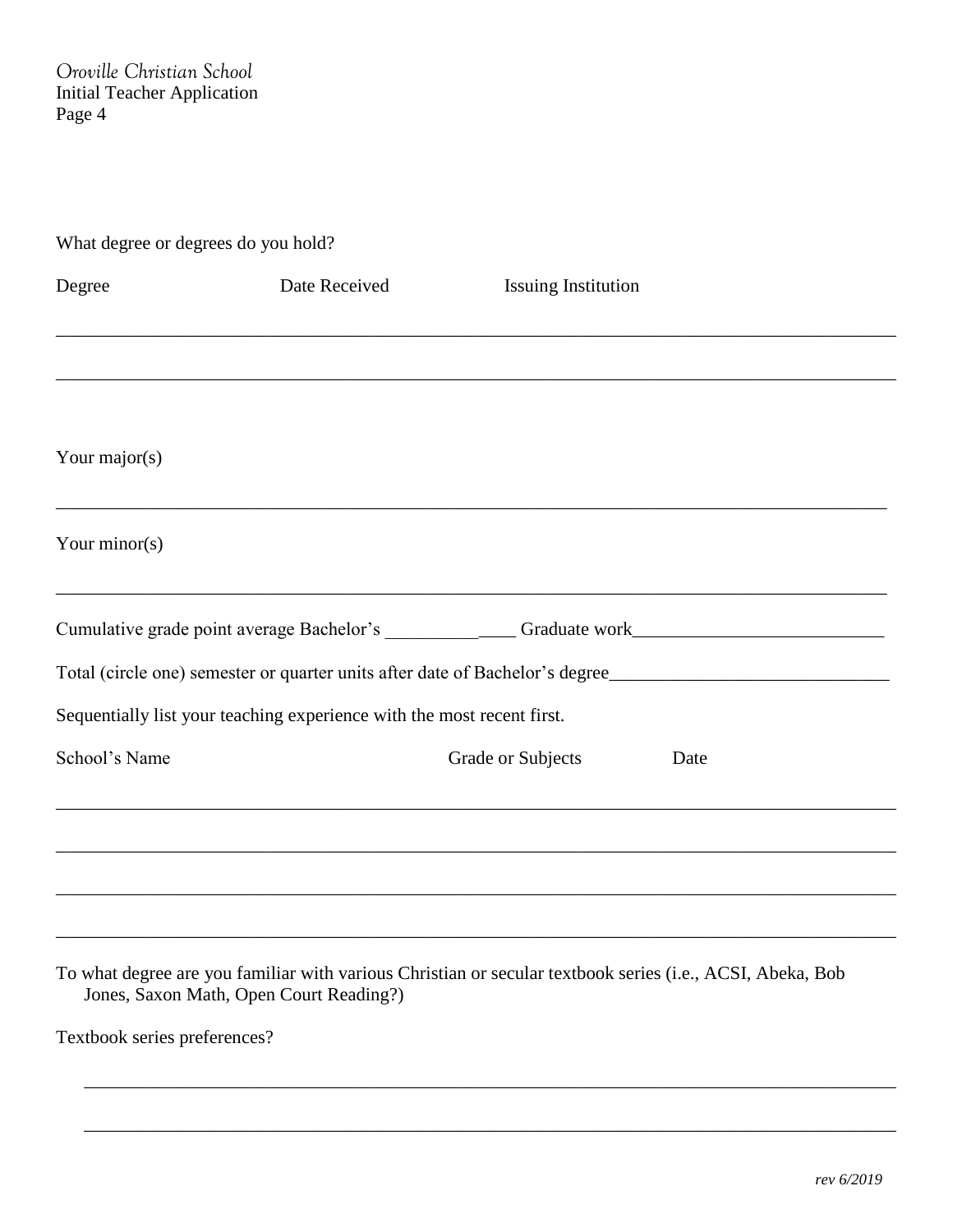List any other educational advantages that you have had including opportunities for travel.

List any books or articles that you have read recently that have helped you to grow professionally.

|                | Do you have an ACSI Teaching Certificate?        |  |  |
|----------------|--------------------------------------------------|--|--|
|                | Remains valid for vears.                         |  |  |
|                | Do you have a state teaching certificate? State? |  |  |
|                |                                                  |  |  |
| Endorsement(s) | List semester hour in endorsement area(s)        |  |  |
|                |                                                  |  |  |

\_\_\_\_\_\_\_\_\_\_\_\_\_\_\_\_\_\_\_\_\_\_\_\_\_\_\_\_\_\_\_\_\_\_\_\_\_\_\_\_\_\_\_\_\_\_\_\_\_\_\_\_\_\_\_\_\_\_\_\_\_\_\_\_\_\_\_\_\_\_\_\_\_\_\_\_\_\_\_\_\_\_\_\_\_\_\_\_\_\_

\_\_\_\_\_\_\_\_\_\_\_\_\_\_\_\_\_\_\_\_\_\_\_\_\_\_\_\_\_\_\_\_\_\_\_\_\_\_\_\_\_\_\_\_\_\_\_\_\_\_\_\_\_\_\_\_\_\_\_\_\_\_\_\_\_\_\_\_\_\_\_\_\_\_\_\_\_\_\_\_\_\_\_\_\_\_\_\_\_\_

\_\_\_\_\_\_\_\_\_\_\_\_\_\_\_\_\_\_\_\_\_\_\_\_\_\_\_\_\_\_\_\_\_\_\_\_\_\_\_\_\_\_\_\_\_\_\_\_\_\_\_\_\_\_\_\_\_\_\_\_\_\_\_\_\_\_\_\_\_\_\_\_\_\_\_\_\_\_\_\_\_\_\_\_\_\_\_\_\_\_

\_\_\_\_\_\_\_\_\_\_\_\_\_\_\_\_\_\_\_\_\_\_\_\_\_\_\_\_\_\_\_\_\_\_\_\_\_\_\_\_\_\_\_\_\_\_\_\_\_\_\_\_\_\_\_\_\_\_\_\_\_\_\_\_\_\_\_\_\_\_\_\_\_\_\_\_\_\_\_\_\_\_\_\_\_\_\_\_\_\_

\_\_\_\_\_\_\_\_\_\_\_\_\_\_\_\_\_\_\_\_\_\_\_\_\_\_\_\_\_\_\_\_\_\_\_\_\_\_\_\_\_\_\_\_\_\_\_\_\_\_\_\_\_\_\_\_\_\_\_\_\_\_\_\_\_\_\_\_\_\_\_\_\_\_\_\_\_\_\_\_\_\_\_\_\_\_\_

If you do not hold a certificate, what requirements do you lack?

#### **\*Please attach photocopies of any certificates held.**

Have you had any courses in the Christian Philosophy of Education? If so, where and when?

If not, would you be willing to take such a course by correspondence of otherwise?

### **\*Attach a typed copy of your personal Christian philosophy of education and how you would implement it in the classroom.**

\_\_\_\_\_\_\_\_\_\_\_\_\_\_\_\_\_\_\_\_\_\_\_\_\_\_\_\_\_\_\_\_\_\_\_\_\_\_\_\_\_\_\_\_\_\_\_\_\_\_\_\_\_\_\_\_\_\_\_\_\_\_\_\_\_\_\_\_\_\_\_\_\_\_\_\_\_\_\_\_\_\_\_\_\_\_\_\_\_\_

Have you had other courses giving specific training for Christian day schools? Give details.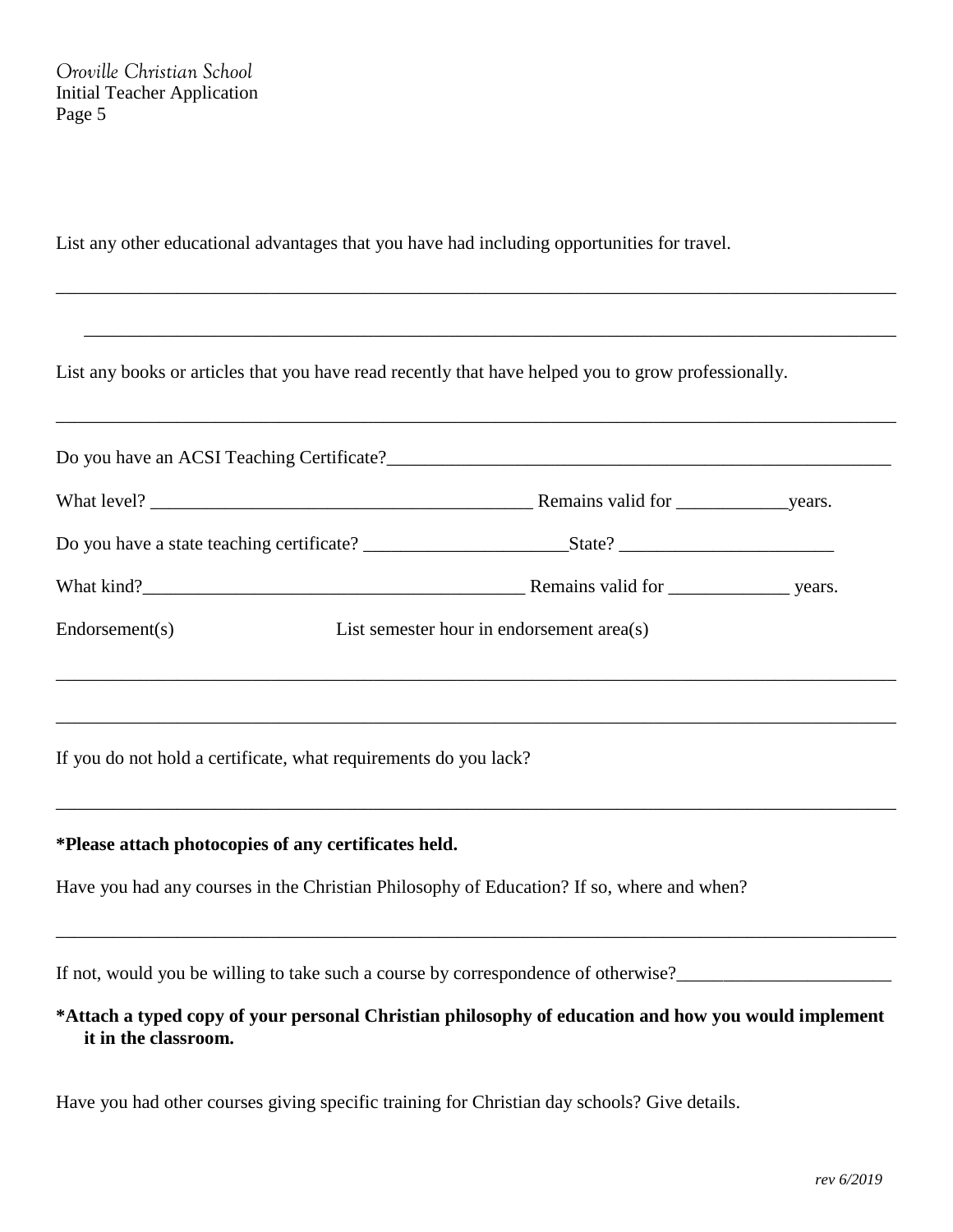List any conferences or seminars that you have led or participated in recently.

Describe how teacher evaluation has been helpful to you.

#### **E. Personal Philosophy**

## **\*On separate paper please label and succinctly answer in one or two paragraphs each of the questions below.**

\_\_\_\_\_\_\_\_\_\_\_\_\_\_\_\_\_\_\_\_\_\_\_\_\_\_\_\_\_\_\_\_\_\_\_\_\_\_\_\_\_\_\_\_\_\_\_\_\_\_\_\_\_\_\_\_\_\_\_\_\_\_\_\_\_\_\_\_\_\_\_\_\_\_\_\_\_\_\_\_\_\_\_\_\_\_\_\_\_\_

\_\_\_\_\_\_\_\_\_\_\_\_\_\_\_\_\_\_\_\_\_\_\_\_\_\_\_\_\_\_\_\_\_\_\_\_\_\_\_\_\_\_\_\_\_\_\_\_\_\_\_\_\_\_\_\_\_\_\_\_\_\_\_\_\_\_\_\_\_\_\_\_\_\_\_\_\_\_\_\_\_\_\_\_\_\_\_\_\_\_

\_\_\_\_\_\_\_\_\_\_\_\_\_\_\_\_\_\_\_\_\_\_\_\_\_\_\_\_\_\_\_\_\_\_\_\_\_\_\_\_\_\_\_\_\_\_\_\_\_\_\_\_\_\_\_\_\_\_\_\_\_\_\_\_\_\_\_\_\_\_\_\_\_\_\_\_\_\_\_\_\_\_\_\_\_\_\_\_\_\_

\_\_\_\_\_\_\_\_\_\_\_\_\_\_\_\_\_\_\_\_\_\_\_\_\_\_\_\_\_\_\_\_\_\_\_\_\_\_\_\_\_\_\_\_\_\_\_\_\_\_\_\_\_\_\_\_\_\_\_\_\_\_\_\_\_\_\_\_\_\_\_\_\_\_\_\_\_\_\_\_\_\_\_\_\_\_\_\_\_\_

\_\_\_\_\_\_\_\_\_\_\_\_\_\_\_\_\_\_\_\_\_\_\_\_\_\_\_\_\_\_\_\_\_\_\_\_\_\_\_\_\_\_\_\_\_\_\_\_\_\_\_\_\_\_\_\_\_\_\_\_\_\_\_\_\_\_\_\_\_\_\_\_\_\_\_\_\_\_\_\_\_\_\_\_\_\_\_\_\_\_

\_\_\_\_\_\_\_\_\_\_\_\_\_\_\_\_\_\_\_\_\_\_\_\_\_\_\_\_\_\_\_\_\_\_\_\_\_\_\_\_\_\_\_\_\_\_\_\_\_\_\_\_\_\_\_\_\_\_\_\_\_\_\_\_\_\_\_\_\_\_\_\_\_\_\_\_\_\_\_\_\_\_\_\_\_\_\_\_\_\_

- A. Why do you wish to teach in a Christian school?
- B. What are the main characteristics that distinguish a Christian school from a public school?
- C. What do you consider to be the proper classroom atmosphere for learning?
- D. What is your philosophy of discipline? Your attitude toward physical punishment?
- E. What areas do you feel are your strengths? Weaknesses?
- F. What do you believe about the origin of the earth and mankind?
- G. Please summarize any additional information that you would like to present regarding your candidacy for this position.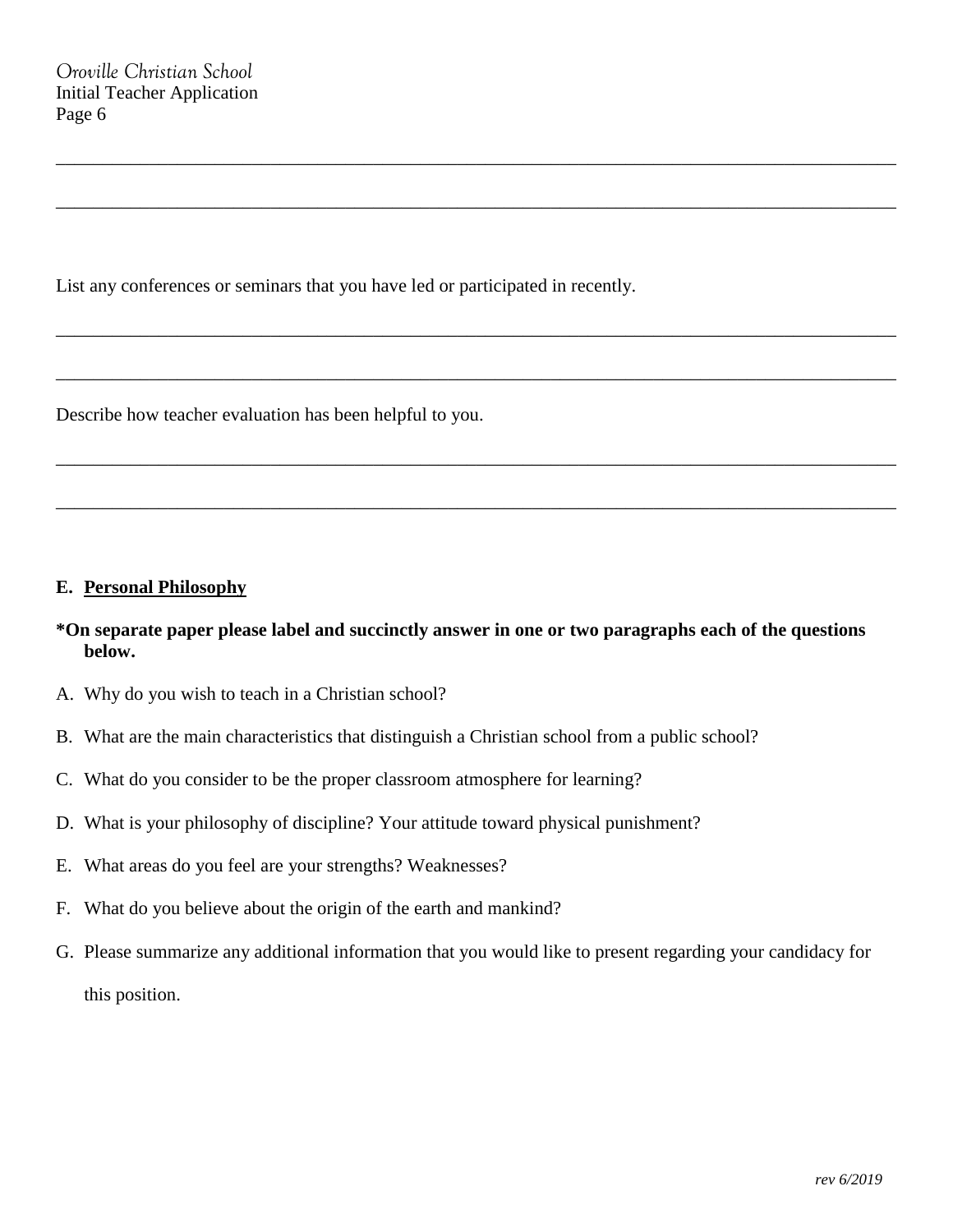# F. Employment History

Please start with your current or most recent employer and work backwards for the past ten years. If necessary, you may follow the same format on the reverse.

| Supervisor's Name and Phone Number                                                                                                                                                                                                                                  |
|---------------------------------------------------------------------------------------------------------------------------------------------------------------------------------------------------------------------------------------------------------------------|
|                                                                                                                                                                                                                                                                     |
| Supervisor's Name and Phone Number                                                                                                                                                                                                                                  |
|                                                                                                                                                                                                                                                                     |
| Supervisor's Name and Phone Number                                                                                                                                                                                                                                  |
|                                                                                                                                                                                                                                                                     |
| Supervisor's Name and Phone Number<br>Reason for leaving example and the set of the set of the set of the set of the set of the set of the set of the set of the set of the set of the set of the set of the set of the set of the set of the set of the set of the |
|                                                                                                                                                                                                                                                                     |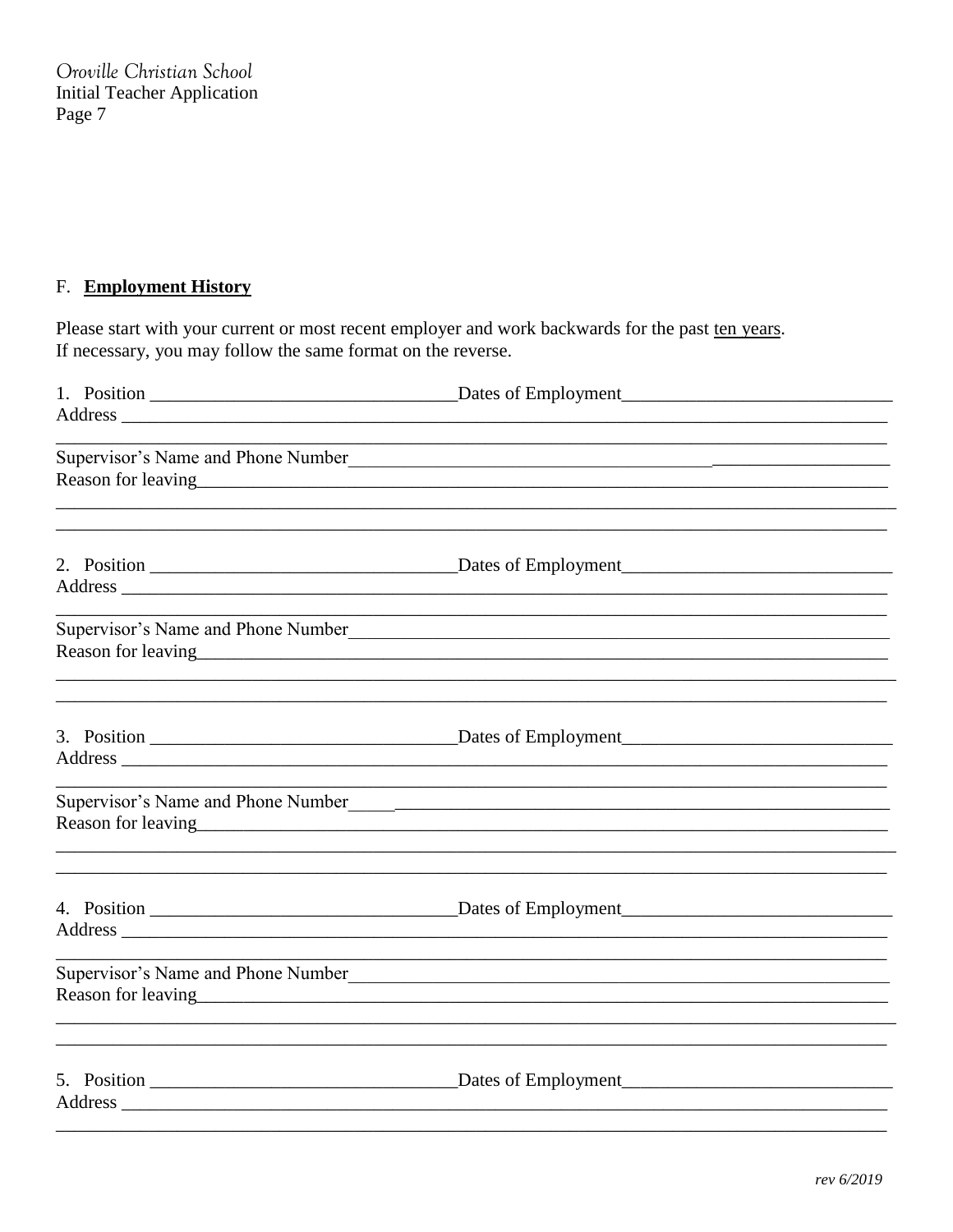Supervisor's Name and Phone Number\_\_\_\_\_\_\_\_\_\_\_\_\_\_\_\_\_\_\_\_\_\_\_\_\_\_\_\_\_\_\_\_\_\_\_\_\_\_\_\_\_\_\_\_\_\_\_\_\_\_\_\_\_\_\_\_\_\_ Reason for leaving

Have you ever worked under a different name for any of the employers you have listed? If so, what was the name or names?

\_\_\_\_\_\_\_\_\_\_\_\_\_\_\_\_\_\_\_\_\_\_\_\_\_\_\_\_\_\_\_\_\_\_\_\_\_\_\_\_\_\_\_\_\_\_\_\_\_\_\_\_\_\_\_\_\_\_\_\_\_\_\_\_\_\_\_\_\_\_\_\_\_\_\_\_\_\_\_\_\_\_\_\_\_\_\_\_\_

\_\_\_\_\_\_\_\_\_\_\_\_\_\_\_\_\_\_\_\_\_\_\_\_\_\_\_\_\_\_\_\_\_\_\_\_\_\_\_\_\_\_\_\_\_\_\_\_\_\_\_\_\_\_\_\_\_\_\_\_\_\_\_\_\_\_\_\_\_\_\_\_\_\_\_\_\_\_\_\_\_\_\_\_\_\_\_\_\_

\_\_\_\_\_\_\_\_\_\_\_\_\_\_\_\_\_\_\_\_\_\_\_\_\_\_\_\_\_\_\_\_\_\_\_\_\_\_\_\_\_\_\_\_\_\_\_\_\_\_\_\_\_\_\_\_\_\_\_\_\_\_\_\_\_\_\_\_\_\_\_\_\_\_\_\_\_\_\_\_\_\_\_\_\_\_\_\_\_

\_\_\_\_\_\_\_\_\_\_\_\_\_\_\_\_\_\_\_\_\_\_\_\_\_\_\_\_\_\_\_\_\_\_\_\_\_\_\_\_\_\_\_\_\_\_\_\_\_\_\_\_\_\_\_\_\_\_\_\_\_\_\_\_\_\_\_\_\_\_\_\_\_\_\_\_\_\_\_\_\_\_\_\_\_\_\_\_\_\_ \_\_\_\_\_\_\_\_\_\_\_\_\_\_\_\_\_\_\_\_\_\_\_\_\_\_\_\_\_\_\_\_\_\_\_\_\_\_\_\_\_\_\_\_\_\_\_\_\_\_\_\_\_\_\_\_\_\_\_\_\_\_\_\_\_\_\_\_\_\_\_\_\_\_\_\_\_\_\_\_\_\_\_\_\_\_\_\_\_

Have you served in the military?  $\Box$  Yes  $\Box$  No If yes, what type of training or education did you receive?

Are you holding or have you already signed a contract for next year with any other educational institution?  $\Box$  Yes  $\Box$  No

#### G. **Personal References**

- Do not list family members or relatives for references. You will also need to sign the **Reference Release** Form that is attached and return it with this application.
- Give three references who are qualified to speak of your spiritual experience and Christian service. **List your current pastor first.**

 $1.$   $\Box$ 

Name/Address Phone Position

 $\mathcal{L}_\mathcal{L} = \mathcal{L}_\mathcal{L} = \mathcal{L}_\mathcal{L} = \mathcal{L}_\mathcal{L} = \mathcal{L}_\mathcal{L} = \mathcal{L}_\mathcal{L} = \mathcal{L}_\mathcal{L} = \mathcal{L}_\mathcal{L} = \mathcal{L}_\mathcal{L} = \mathcal{L}_\mathcal{L} = \mathcal{L}_\mathcal{L} = \mathcal{L}_\mathcal{L} = \mathcal{L}_\mathcal{L} = \mathcal{L}_\mathcal{L} = \mathcal{L}_\mathcal{L} = \mathcal{L}_\mathcal{L} = \mathcal{L}_\mathcal{L}$ 

\_\_\_\_\_\_\_\_\_\_\_\_\_\_\_\_\_\_\_\_\_\_\_\_\_\_\_\_\_\_\_\_\_\_\_\_\_\_\_\_\_\_\_\_\_\_\_\_\_\_\_\_\_\_\_\_\_\_\_\_\_\_\_\_\_\_\_\_\_\_\_\_\_\_\_\_\_\_\_\_\_\_\_\_\_\_\_

2. \_\_\_\_\_\_\_\_\_\_\_\_\_\_\_\_\_\_\_\_\_\_\_\_\_\_\_\_\_\_\_\_\_\_\_\_\_\_\_\_\_\_\_\_\_\_\_\_\_\_\_\_\_\_\_\_\_\_\_\_\_\_\_\_\_\_\_\_\_\_\_\_\_\_\_\_\_\_\_\_\_\_\_\_\_\_\_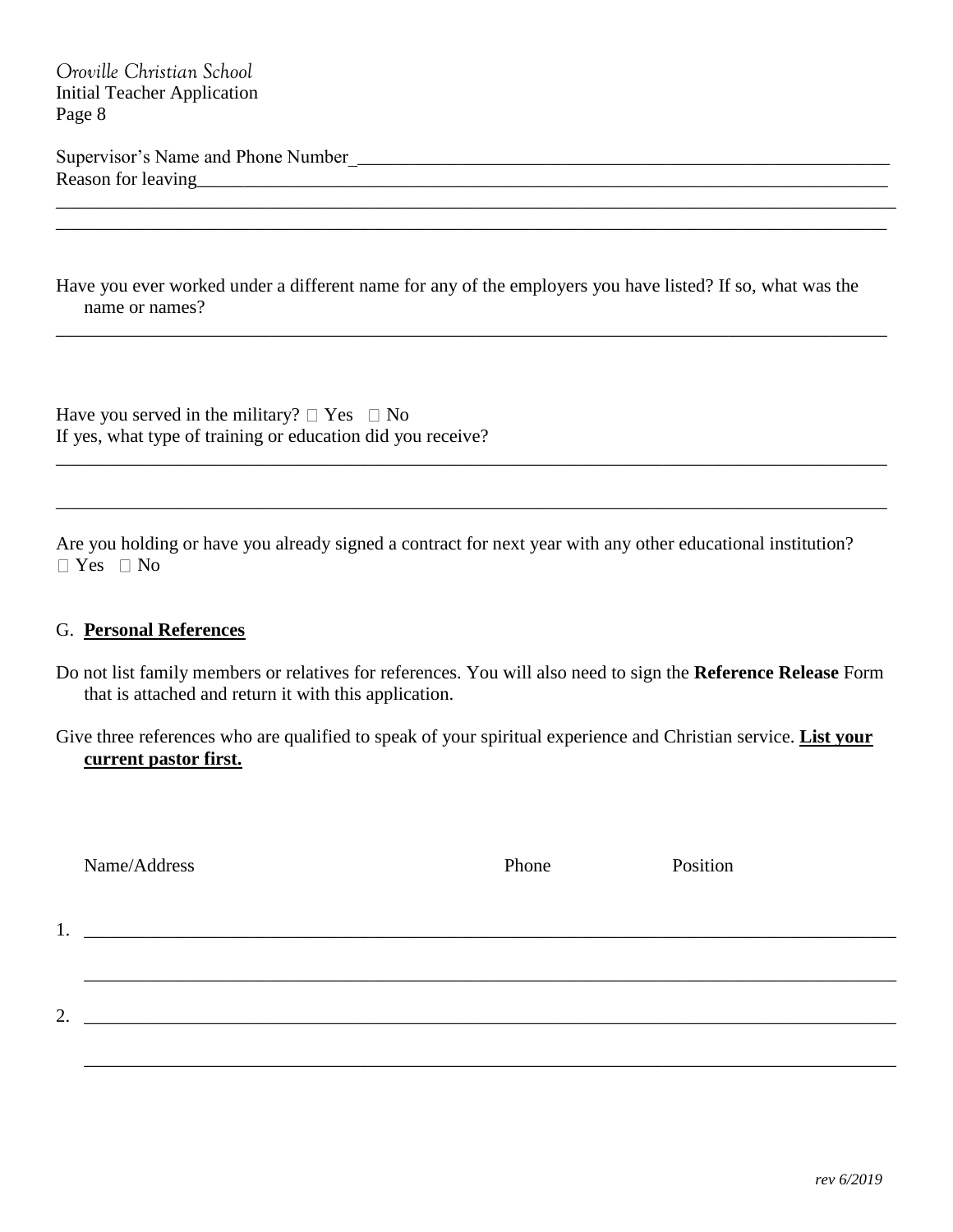| ້ |  |  |  |
|---|--|--|--|
|   |  |  |  |

\_\_\_\_\_\_\_\_\_\_\_\_\_\_\_\_\_\_\_\_\_\_\_\_\_\_\_\_\_\_\_\_\_\_\_\_\_\_\_\_\_\_\_\_\_\_\_\_\_\_\_\_\_\_\_\_\_\_\_\_\_\_\_\_\_\_\_\_\_\_\_\_\_\_\_\_\_\_\_\_\_\_\_\_\_\_\_

Give three references who are qualified to speak of your professional training and experience. **List your current or most recent principal or supervisor first.**

|    | Name/Address                                                                                                           | Phone | Position |
|----|------------------------------------------------------------------------------------------------------------------------|-------|----------|
| 1. | <u> 1989 - Jan Barat, prima matematika a prima matematika a prima matematika a prima matematika a prima matematik</u>  |       |          |
|    |                                                                                                                        |       |          |
| 2. | <u> 1980 - Andrea Andrews, amerikansk politik (d. 1980)</u>                                                            |       |          |
|    |                                                                                                                        |       |          |
| 3. | <u> 1989 - Johann Stoff, deutscher Stoffen und der Stoffen und der Stoffen und der Stoffen und der Stoffen und der</u> |       |          |
|    |                                                                                                                        |       |          |

#### H. **Applicant's certification and agreement**

- I understand that **Oroville Christian School does** not discriminate in its employment practices against any person because of race, color, national or ethnic origin, gender, age, or qualified disability.
- I hereby certify that the facts set forth in this application process are true and complete to the best of my knowledge. I understand that falsification of any statement or a significant omission of fact may prevent me from being hired, or if hired, may subject me to immediate dismissal regardless of the time elapsed before discovery. If I am released under these circumstances, I further understand and agree that I will be paid and receive benefits only through the day of release.
- I authorize **Oroville Christian School** to thoroughly interview the primary references which I have listed, any secondary references mentioned through interviews with primary references, or other individuals who know me and have knowledge regarding my testimony and work record. I also authorize the school to thoroughly investigate my work records and evaluations, my educational preparation, and other matters related to my suitability for the position.
- I authorize references and my former employers to disclose to the school any and all employment records, performance reviews, letters, reports, and other information related to my life and employment, without